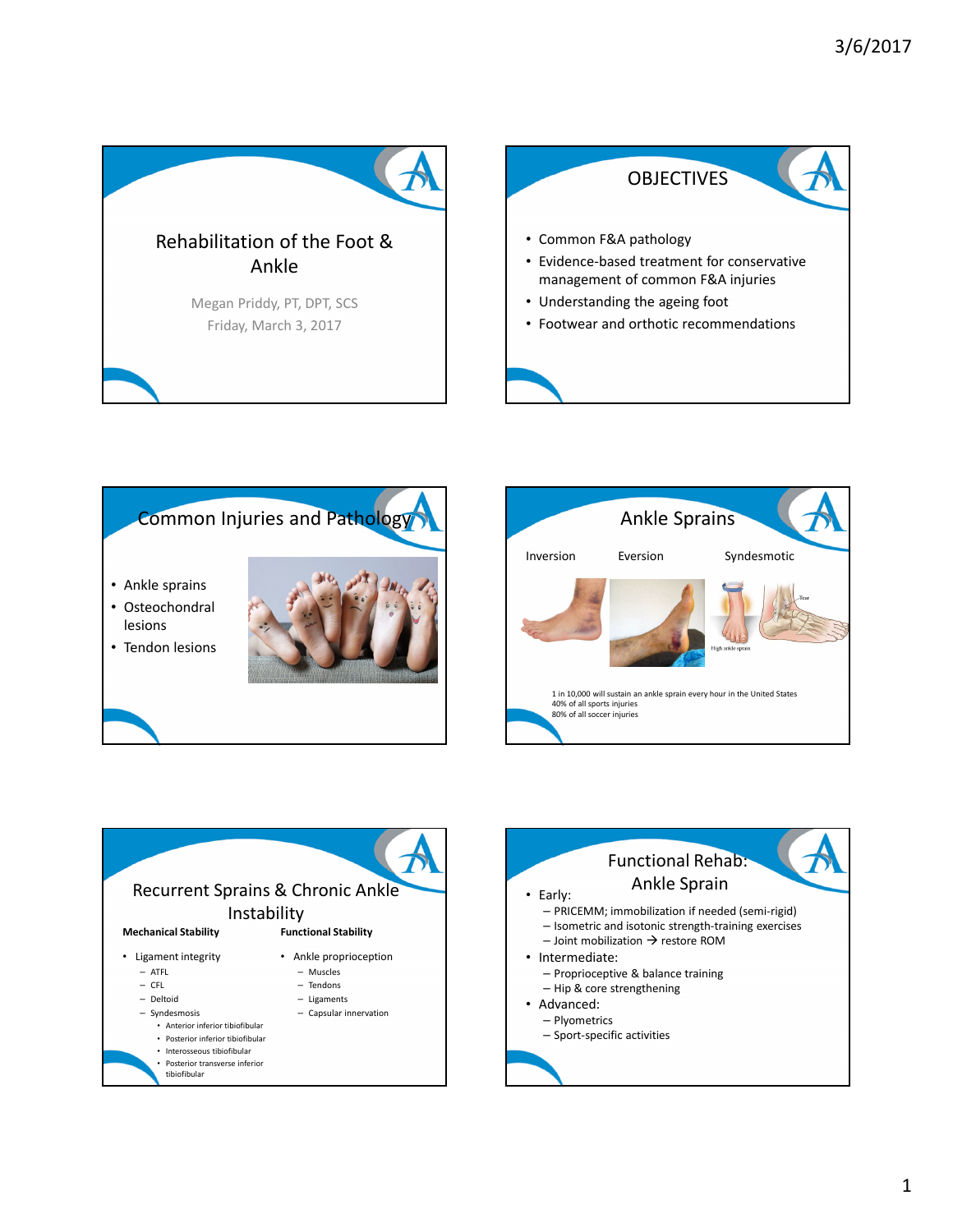







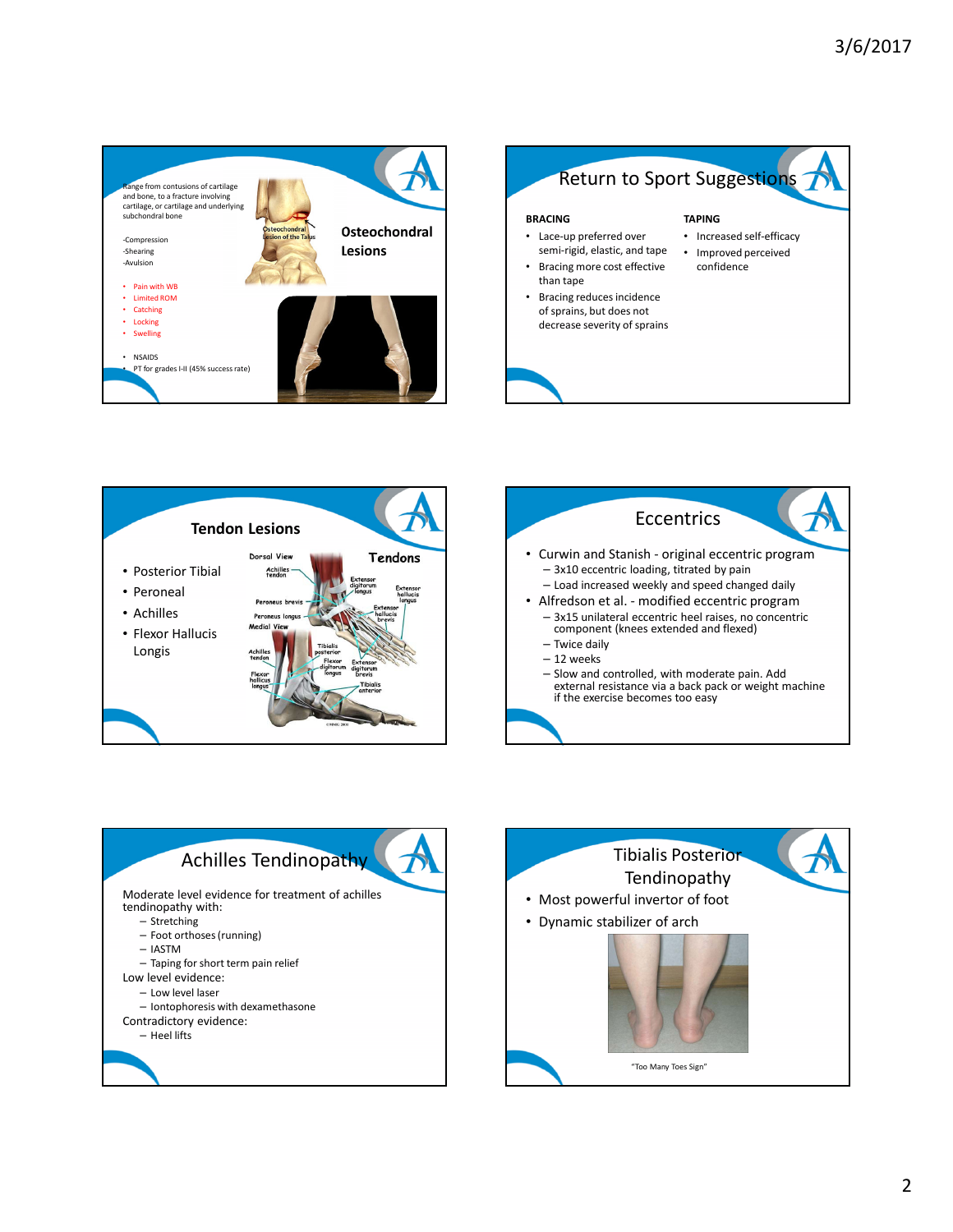| <b>Posterior</b><br><b>Tibialis</b><br><b>Tendinopathy</b> | Pn, swelling posterior to medial malleolus<br>Pn worse with WB and with INV and PF against<br>resistance                                                      | <b>PRICEMM</b><br><b>Foot orthotic</b><br><b>Medial heel wedge and</b><br>medial column post<br><b>PTT</b> strengthening |
|------------------------------------------------------------|---------------------------------------------------------------------------------------------------------------------------------------------------------------|--------------------------------------------------------------------------------------------------------------------------|
| Peroneal<br>Tendinopathy                                   | Pn, swelling posterior to lateral mallelous<br>Pn with active EV and DF against resistance<br>Hx chronic lateral ankle pn and instability                     | PRICEMM<br>Foot orthotic<br>Lateral heel wedge<br>Eversion strengthening                                                 |
| <b>Achilles</b><br>Tendinopathy                            | Pn, swelling, crepitus at tendon (3-5cm above<br>insertion)<br>Recent chng in intensity or duration of training<br>Hamstring and gastroc-soleus inflexibility | PRICEMM<br>Gastroc and soleus<br>stretching<br>Eccentric strengthening                                                   |
| FHL.<br>Tendinopathy                                       | Pn and swelling over posteromedial ankle<br>Dancers or athletes with repetitive push-off<br>Pn w resistive flexion of great toe                               | PRICEMM<br>Shoe with firm sole<br>Core strengthening                                                                     |









- Shock absorbing insoles: potential benefit in male runners to reduce PF and achilles tendon load; no benefit shown in females…more research needed
- Custom foot orthoses can be effective against:
	- Shin pain (73%)
	- Tibia (35%)
	- Femur (47%)
	- Metatarsals (75%)
- Custom: Inability to control rear and midfoot motion, but can control first ray motion